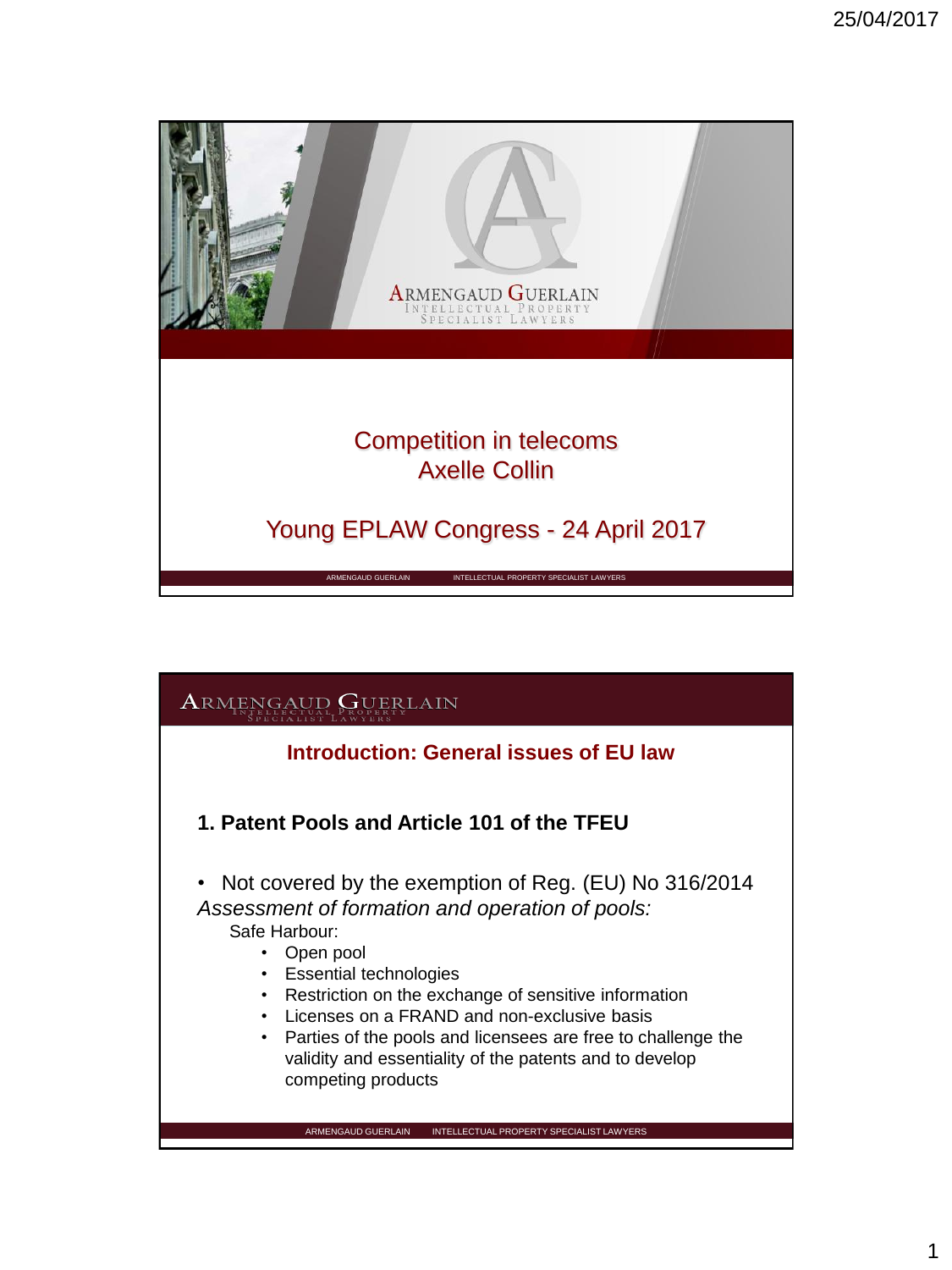

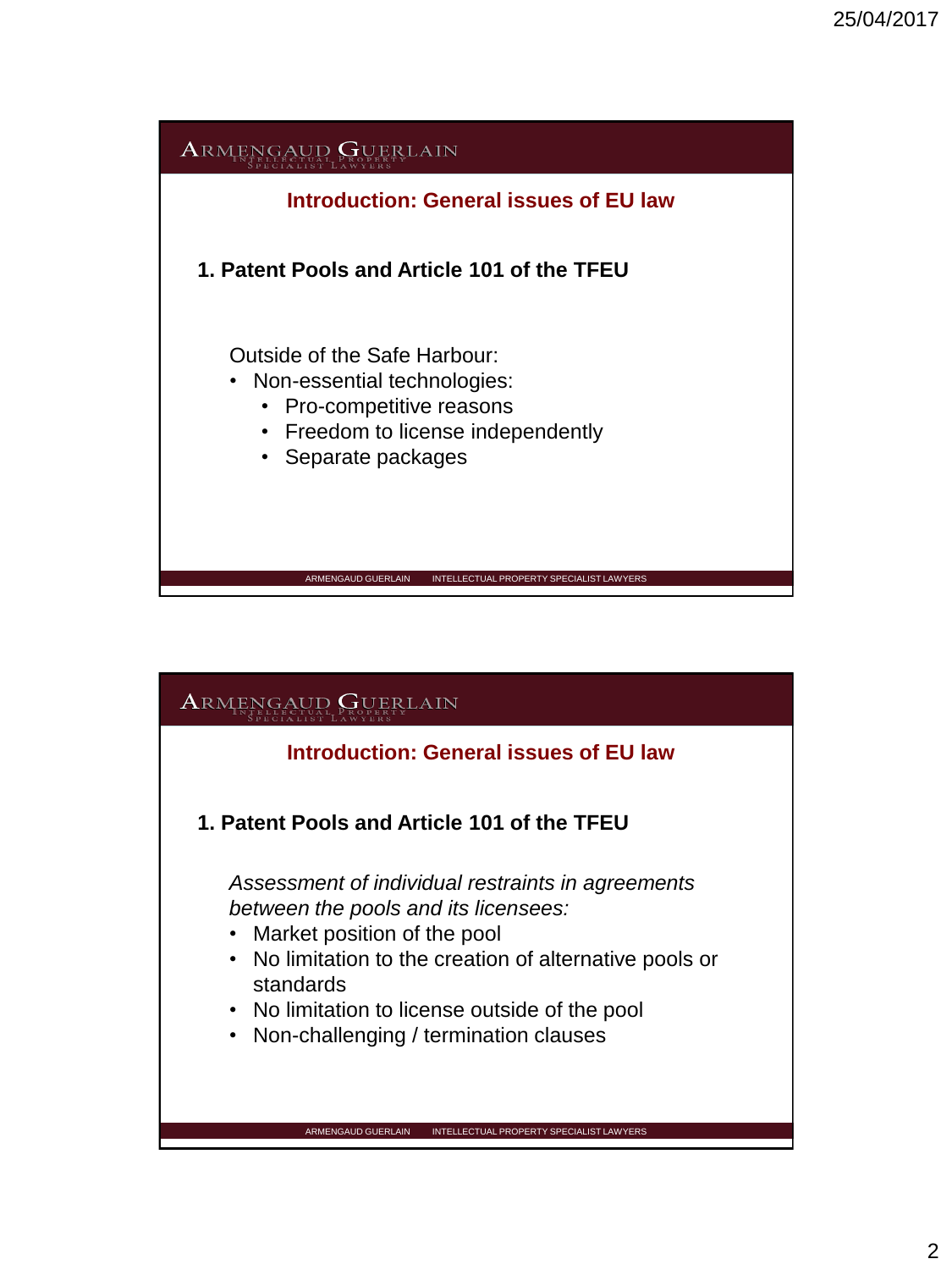

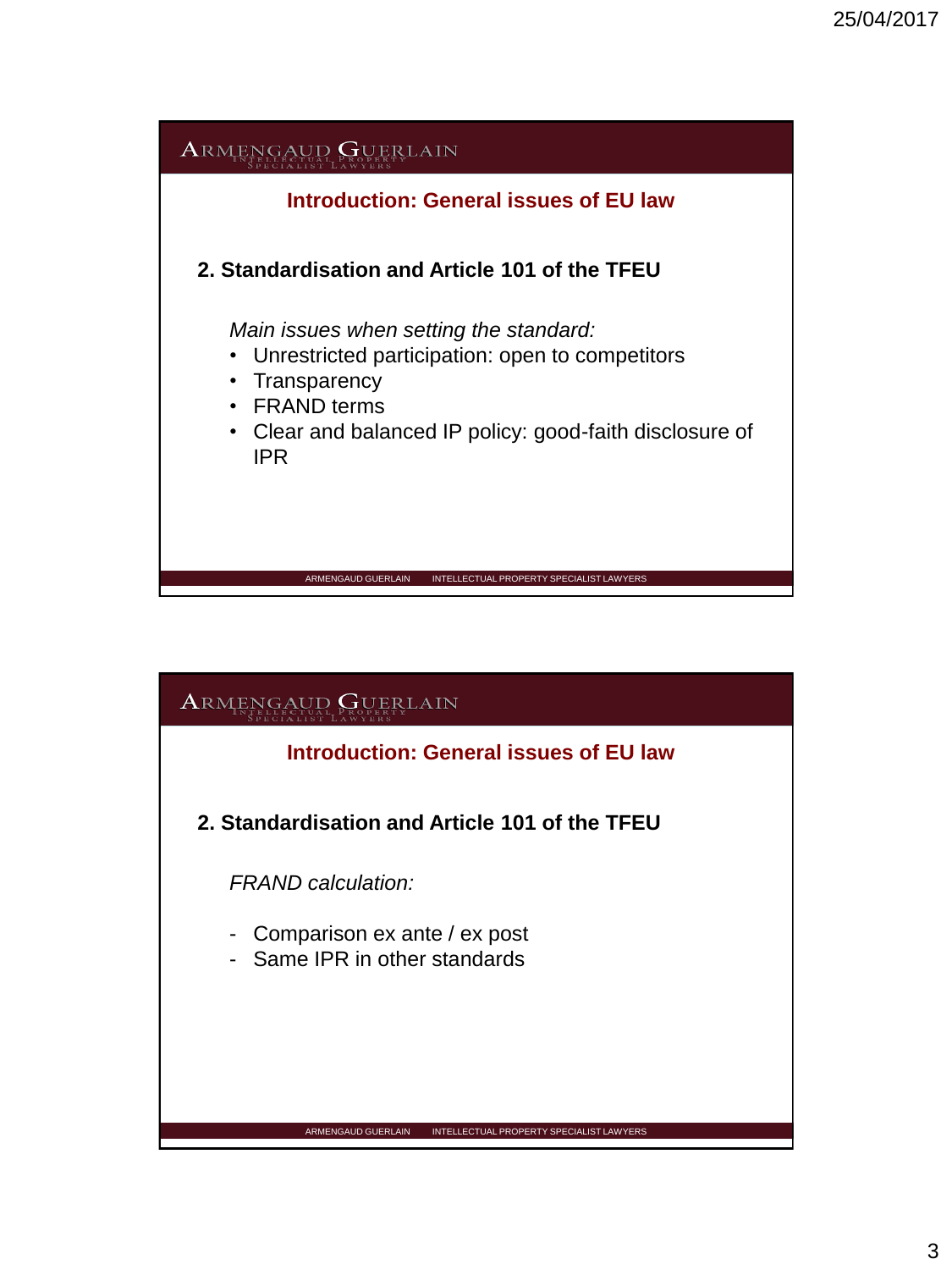

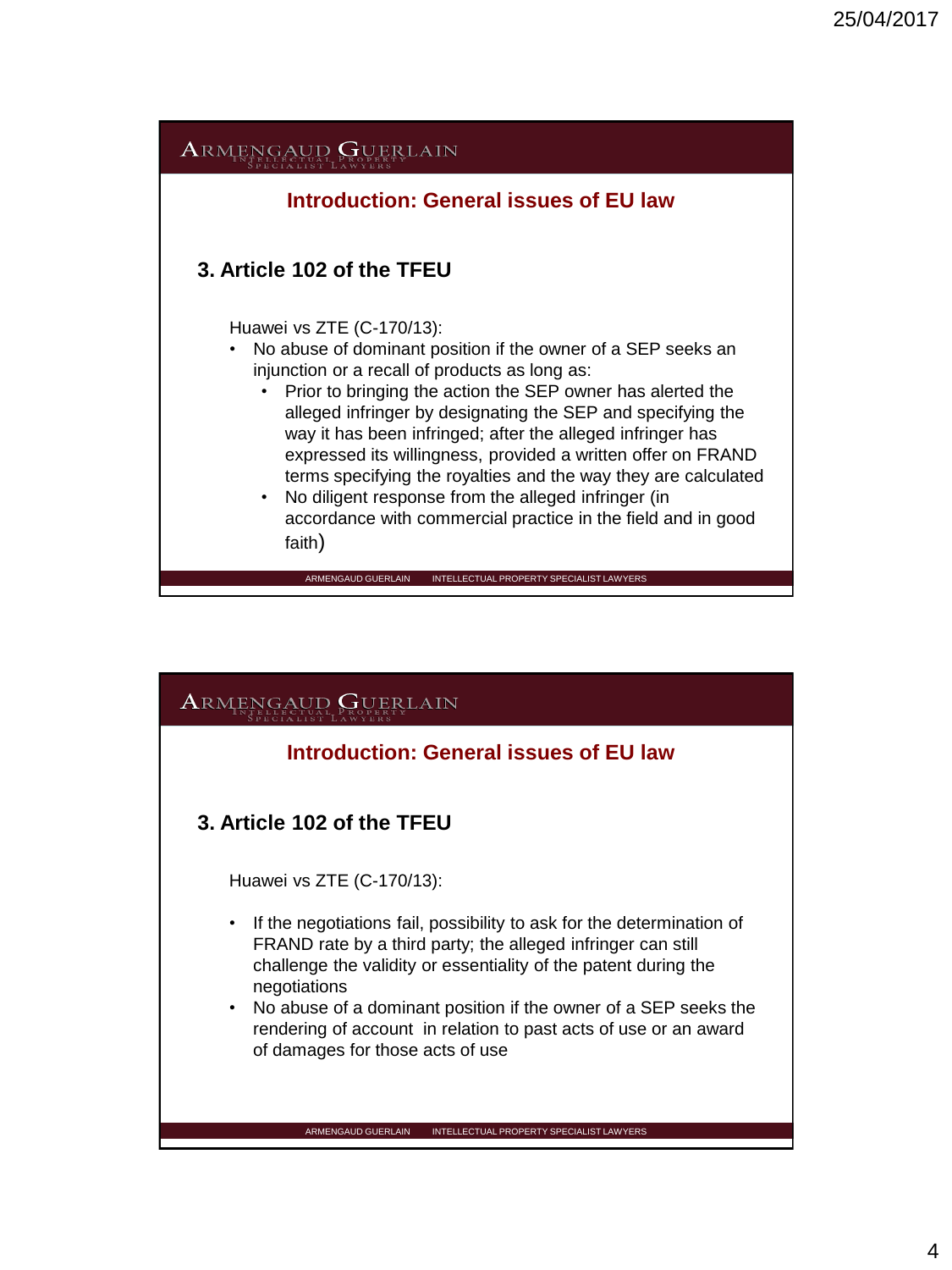

#### **France**

Core vs LGE (Paris Court of First Instance – 17 April 2015)

No abuse of a dominant position:

"*The mere fact of bringing a legal action in order to obtain the payment of royalties through legal proceedings – as no amicable settlement could be reached – does not constitute an abuse of a dominant position in the absence of any other circumstance showing a clear intent to deprive the company LG from using the patents in return for the payment of honest and proportionate royalties*"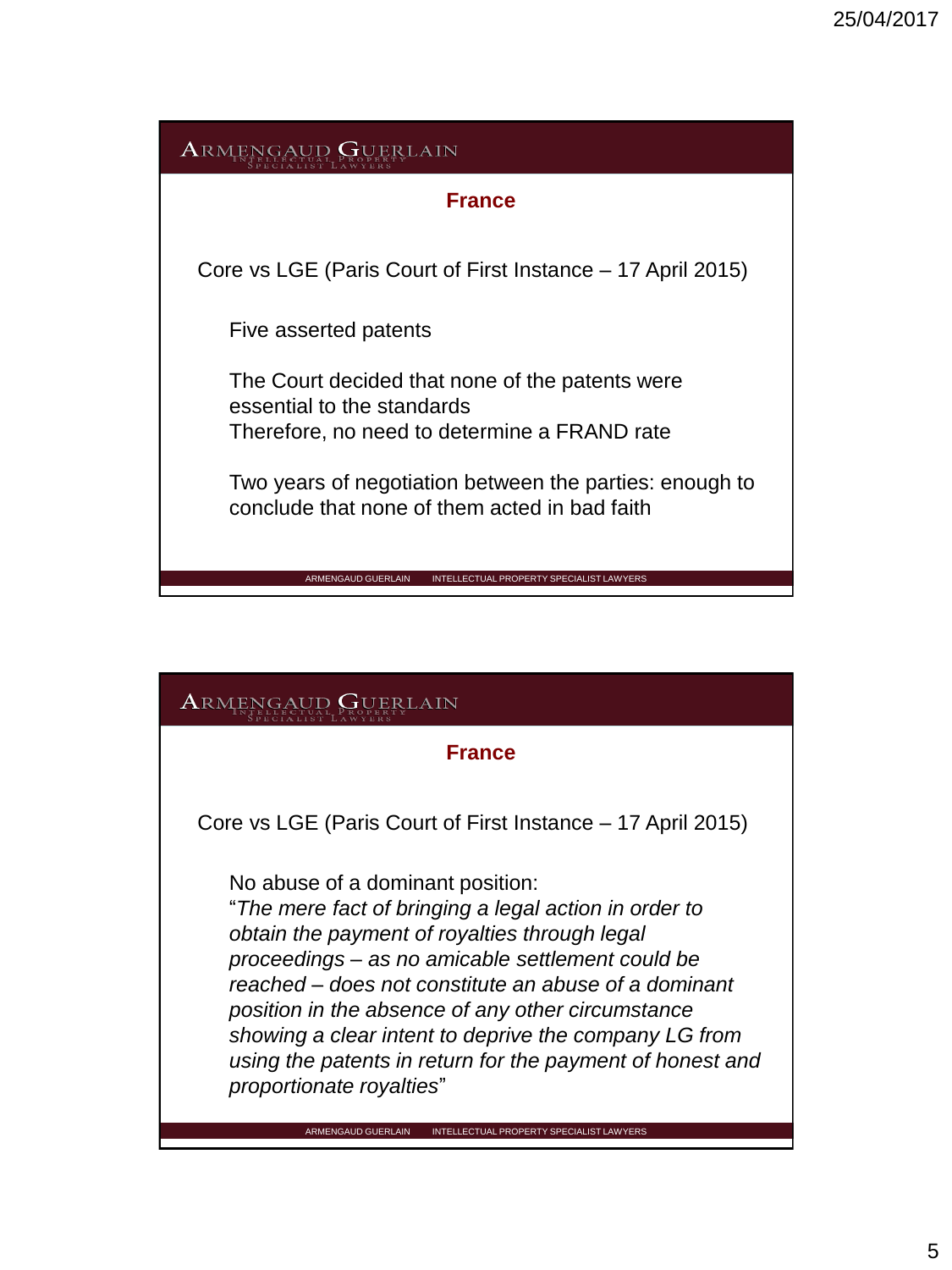| <b>ARMENGAUD GUERLAIN</b>                                                                                                                                                                          |
|----------------------------------------------------------------------------------------------------------------------------------------------------------------------------------------------------|
| <b>France</b>                                                                                                                                                                                      |
| Core vs LGE (Paris Court of Appeal – 17 January 2017)                                                                                                                                              |
| LGE sought the disclosure of agreements between Core and the<br>previous owners of the patents and between Nokia and Qualcomm<br>as well as all the attachments                                    |
| LGE aimed to:                                                                                                                                                                                      |
| Check if Core was the owner of all asserted patents<br>٠<br>Establish an exhaustion of rights<br>$\bullet$<br>Determine whether the patents were pledged in order to assess<br>٠<br>the FRAND rate |
| <b>ARMENGAUD GUERLAIN</b><br>INTELLECTUAL PROPERTY SPECIALIST LAWYERS                                                                                                                              |

| <b>France</b>                                                                                                                                                                                                                     |
|-----------------------------------------------------------------------------------------------------------------------------------------------------------------------------------------------------------------------------------|
| Core vs LGE (Paris Court of Appeal – 17 January 2017)                                                                                                                                                                             |
| Court dismissed LGE:                                                                                                                                                                                                              |
| The agreements already disclosed were sufficient to establish<br>٠<br>that Core was the owner of the asserted patents – No hints<br>showing otherwise                                                                             |
| The burden of proof of the exhaustion of rights relied on LGE –<br>٠<br>The sole press release regarding the contract between Nokia and<br>Qualcomm was not sufficient: no information on the scope and<br>the territorial extent |
| ARMENGAUD GUERLAIN<br>INTELLECTUAL PROPERTY SPECIALIST LAWYERS                                                                                                                                                                    |